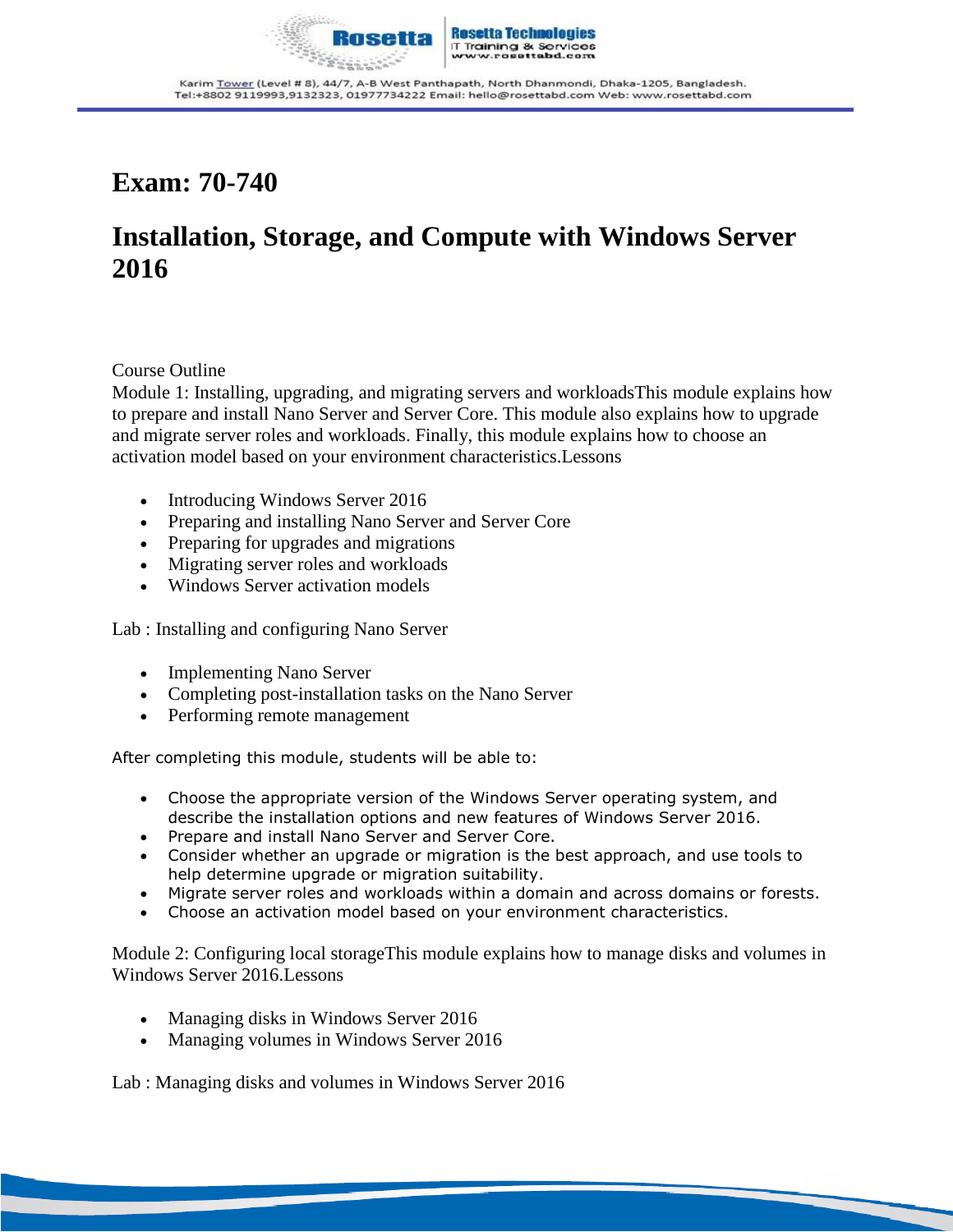

- Creating and Managing virtual hard disks by using Windows PowerShell
- Converting virtual hard disks from .vhd to .vhdx
- Resizing a volume

After completing this module, students will be able to:

- Manage disks in Windows Server 2016.
- Manage volumes in Windows Server 2016.

Module 3: Implementing enterprise storage solutionsThis module describes the direct-attached storage (DAS), network-attached storage (NAS), and storage area networks (SANs). It also helps you understand Microsoft Internet Storage Name Service (iSNS) Server, data center bridging, and Multipath I/O (MPIO). Additionally, this module also compares Fibre Channel, Internet Small Computer System Interface (iSCSI), and Fibre Channel Over Ethernet (FCoE), and describes how to configure sharing in Windows Server 2016. Lessons

- Overview of direct-attached storage, network-attached storage, and storage area networks
- Comparing Fibre Channel, iSCSI, and FCoE
- Understanding iSNS, data centre bridging, and MPIO
- Configuring sharing in Windows Server 2016

Lab : Planning and configuring storage technologies and components

- Planning storage requirements
- Configuring iSCSI storage
- Configuring and managing the share infrastructure

After completing this module, students will be able to:

- Describe DAS, NAS, and SANs, and the usage scenarios for each topology.
- Compare Fibre Channel, FCoE, an iSCSI target and initiator.Describe iSNS, MPIO, data center bridging, and Windows Storage Server 2016 (two versions—Workgroup and Standard).
- Configure server message block (SMB) and network file system (NFS) shares by using Server Manager and Windows PowerShell.

Module 4: Implementing Storage Spaces and Data DeduplicationThis module explains how to implement and manage Storage Spaces. This module also explains how to implement Data Deduplication.Lessons

- Implementing Storage Spaces
- Managing Storage Spaces
- Implementing Data Deduplication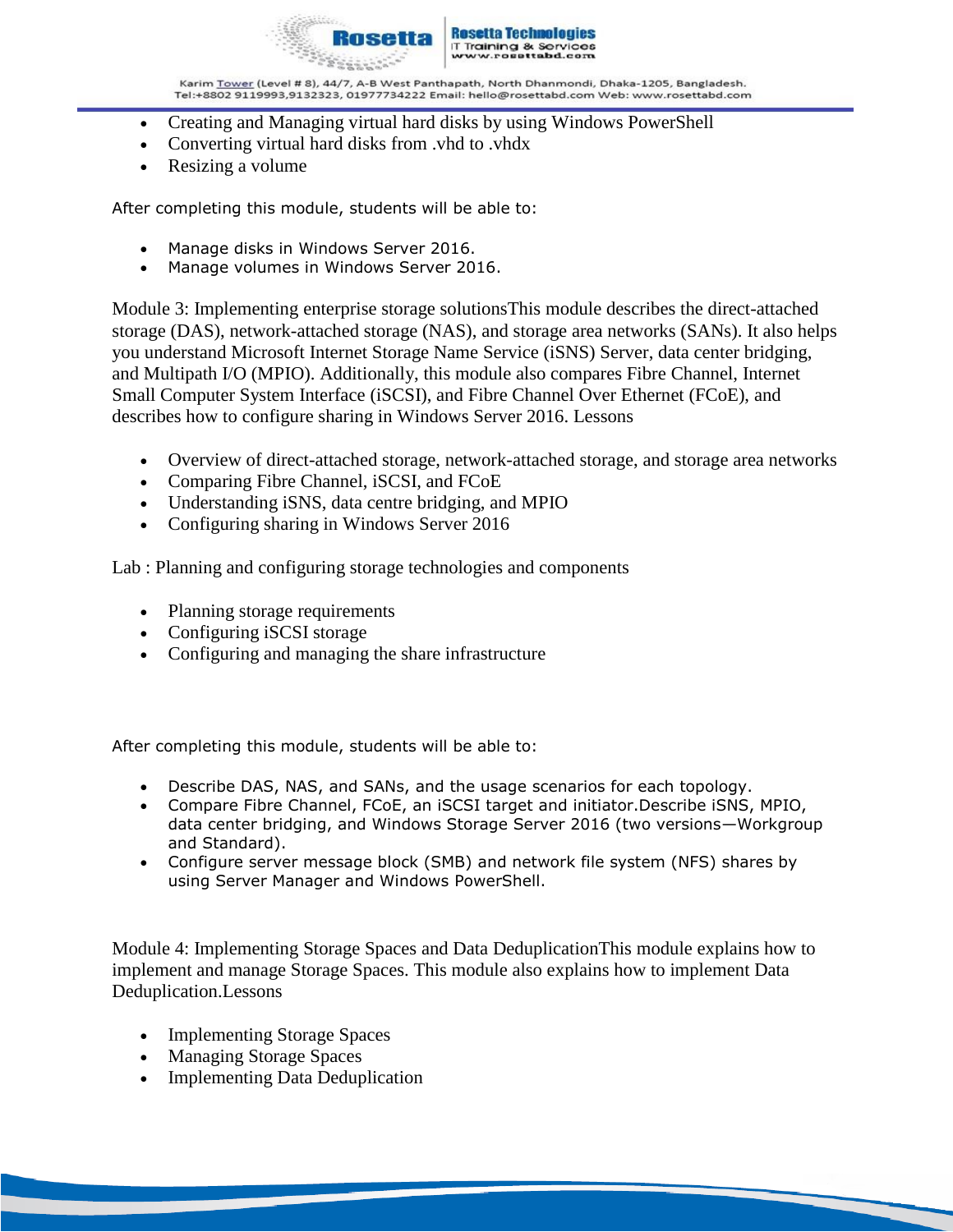

#### Lab : Implementing Storage Spaces

- Creating a storage space
- Enabling and configuring storage tiering

Lab : Implementing Data Deduplication

- Installing Data Deduplication
- Configuring Data Deduplication

After completing this module, students will be able to:

- Implement Storage Spaces as an enterprise storage solution.
- Manage Storage Spaces by using Server Manager and Windows PowerShell.
- Implement Data Deduplication.

Module 5: Installing and configuring Hyper-V and virtual machinesThis module provides an overview of Hyper-V. This module also explains how to configure, manage, and install Hyper-V.Lessons

- Overview of Hyper-V
- Installing Hyper-V
- Configuring storage on Hyper-V host servers
- Configuring networking on Hyper-V host servers
- Configuring Hyper-V virtual machines
- Managing Hyper-V virtual machines

Lab : Installing and configuring Hyper-V

- Installing the Hyper-V server role
- Configuring Hyper-V settings
- Creating and configuring a virtual machine
- Managing a virtual machine by using PowerShell Direct

After completing this module, students will be able to:

- Describe Hyper-V and virtualization.
- Prepare to install the Hyper-V role.
- Configure storage on Hyper-V host servers.
- Configure networking on Hyper-V host servers.
- Configure Hyper-V virtual machines.
- Move virtual machines from one host to another host, using PowerShell Direct to manage a virtual machine, and manage miscellaneous virtual machine settings.

Module 6: Deploying and managing Windows Server and Hyper-V containersThis module provides and overview of containers in Windows Server 2016. It also explains how to deploy, install, configure, and manage containers in Windows Server 2016.Lessons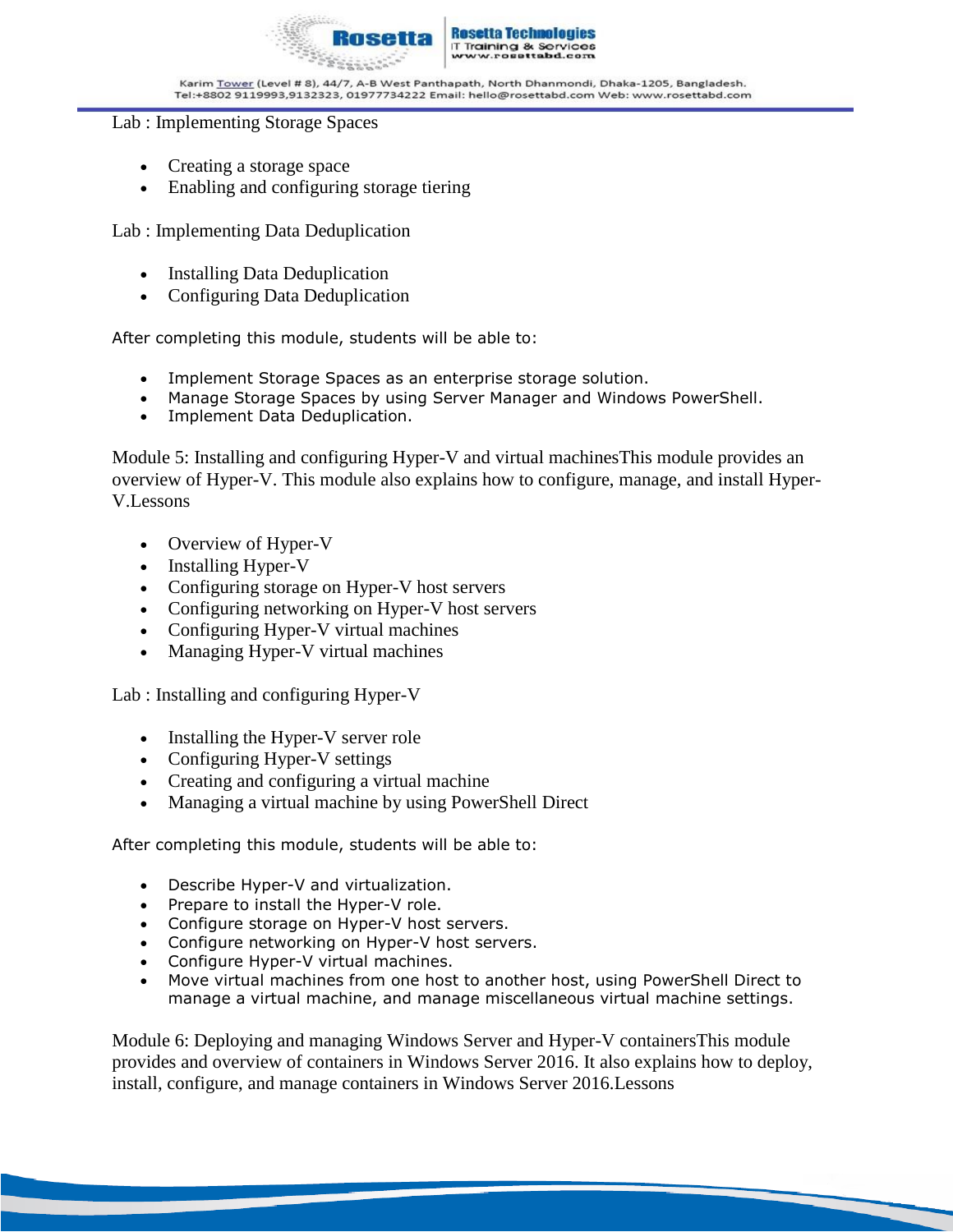

- Overview of containers in Windows Server 2016
- Deploying Windows Server and Hyper-V containers
- Installing, configuring, and managing containers

Lab : Installing and configuring containers

- Installing and configuring Windows Server containers by using Windows PowerShell
- Installing and configuring Windows Server containers by using Docker

After completing this module, students will be able to:

- Explain the purpose of Windows Server and Hyper-V containers.
- Deploy and manage Windows Server and Hyper-V containers.
- Install, configure, and manage containers.

Module 7: Overview of high availability and disaster recoveryThis module provides an overview of high availability, business continuity, and disaster recovery. It further explains how to plan high availability and disaster recovery solutions. Additionally, in this module you will know how to back up and restore the Windows Server 2016 operating system and data by using Windows Server Backup. Finally, you will learn about Windows Server 2016 high availability with failover clustering.Lessons

- Defining levels of availability
- Planning high availability and disaster recovery solutions with Hyper-V virtual machines
- Backing up and restoring the Windows Server 2016 operating system and data by using Windows Server B
- High availability with failover clustering in Windows Server 2016

Lab : Planning and implementing a high availability and disaster recovery solution

- Determining the appropriate high availability and disaster recovery solution
- Implementing storage migration
- Implementing Hyper-V Replica

After completing this module, students will be able to:

- Describe high availability, business continuity, and disaster recovery.
- Plan for high availability and disaster recovery solutions with Hyper-V virtual machines.
- Back up and restore Hyper-V hosts, virtual machines, Active Directory Domain Services (AD DS), and file and web servers by using Windows Server Backup.
- Describe Windows Server 2016 high availability with failover clustering.

Module 8: Implementing and managing failover clusteringThis module explains how to plan, create, configure, maintain, and troubleshoot a failover cluster. This module also explains how to implement site high availability with stretch clustering.Lessons

Planning a failover cluster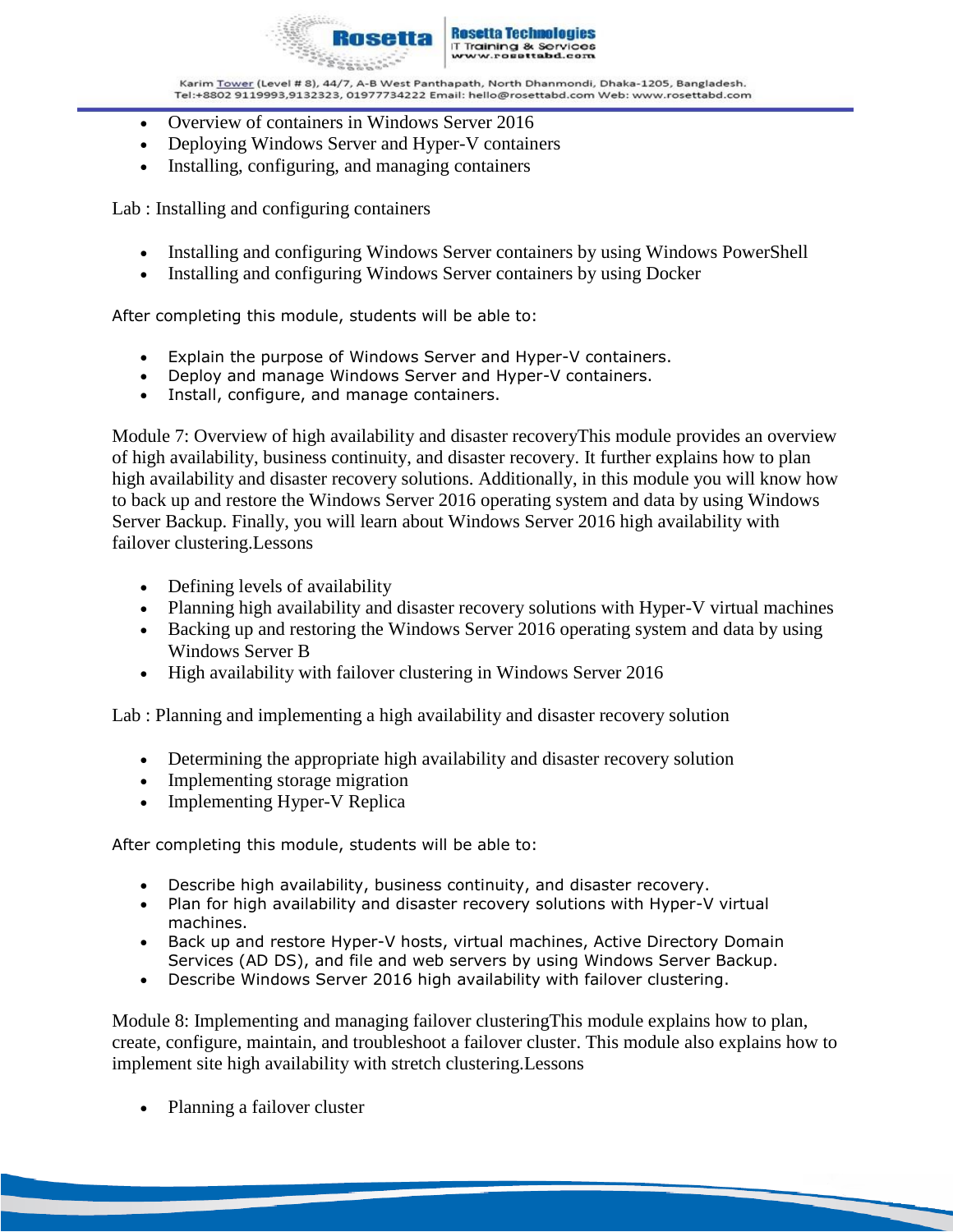

- Creating and configuring a new failover cluster
- Maintaining a failover cluster
- Troubleshooting a failover cluster
- Implementing site high availability with stretch clustering

Lab : Implementing a failover cluster

- Creating a failover cluster
- Verifying quorum settings and adding a node

Lab : Managing a failover cluster

- Evicting a node and verifying quorum settings
- Changing the quorum from Disk Witness to File Share Witness, and defining node voting
- Adding and removing disks from the cluster

After completing this module, students will be able to:

- Describe the requirements and infrastructure considerations for a failover cluster.
- Create and configure a new failover cluster.
- Monitor and maintain failover clusters.
- Troubleshoot failover clusters by using various tools such as Performance Monitor, Event Viewer, and Windows PowerShell.
- Configure and implement a stretch cluster.

Module 9: Implementing failover clustering for Hyper-V virtual machinesThis module describes integrating Hyper-V virtual machines in a clustered environment. It also explains how to implement and maintain Hyper-V virtual machines on failover clusters. Additionally, this module also explains how to configure network health protection.Lessons

- Overview of integrating Hyper-V in Windows Server 2016 with failover clustering
- Implementing and maintaining Hyper-V virtual machines on failover clusters
- Key features for virtual machines in a clustered environment

Lab : Implementing failover clustering with Hyper-V

- Configuring a failover cluster for Hyper-V
- Configuring a highly available virtual machine

After completing this module, students will be able to:

- Explain the integration of Hyper-V in Windows Server 2016 with failover clustering.
- Implement and maintain Hyper-V virtual machines on failover clusters.
- Describe and configure network health protection.

Module 10: Implementing Network Load BalancingThis module provides an overview of NLB clusters. It also explains how to plan and configure an NLB cluster implementation.Lessons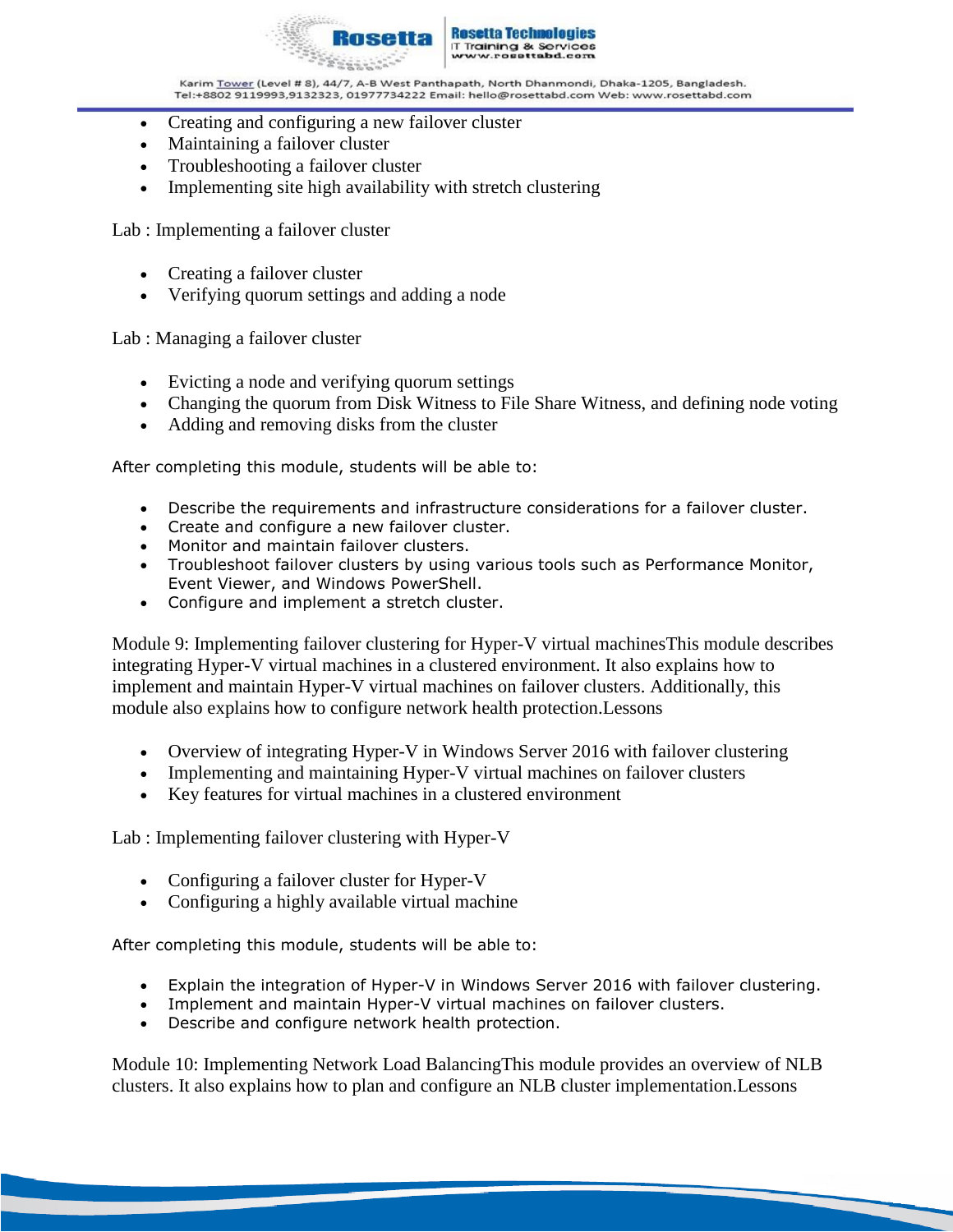

**T Training & Services**<br>www.resettabd.com

Karim <u>Tower</u> (Level # 8), 44/7, A-B West Panthapath, North Dhanmondi, Dhaka-1205, Bangladesh.<br>Tel:+8802 9119993,9132323, 01977734222 Email: hello@rosettabd.com Web: www.rosettabd.com

- Overview of NLB clusters
- Configuring an NLB cluster
- Planning an NLB implementation

Lab : Implementing an NLB cluster

- Implementing an NLB cluster
- Configuring and managing the NLB cluster
- Validating high availability for the NLB cluster

After completing this module, students will be able to:

- Describe NLB and how it works.
- Configure an NLB cluster.
- Describe the considerations for implementing NLB.

Module 11: Creating and managing deployment imagesThis module provides an introduction to deployment images. It also explains how to create and manage deployment images by using the Microsoft Deployment Toolkit (MDT). Additionally, it explains how to evaluate an organization's requirements for server virtualization.Lessons

- Introduction to deployment images
- Creating and managing deployment images by using MDT
- Virtual machine environments for different workloads

Lab : Using MDT to deploy Windows Server 2016

- Installing and configuring MDT
- Creating and deploying an image

After completing this module, students will be able to:

- Explain the purpose of deployment images and the tools that you use to deploy and maintain them.
- Implement and manage deployment images by using MDT.
- Evaluate their organization's requirements for server virtualization.

Module 12: Managing, monitoring, and maintaining virtual machine installationsThis module provides an overview on WSUS and explains the deployment options. It explains how to update management process with WSUS and also how to use Performance Monitor. Additionally, this module also provides an overview of PowerShell Desired State Configuration (DSC) and Windows Server 2016 monitoring tools. Finally, this module describes how to use Performance Monitor and monitor Event Logs.Lessons

- WSUS overview and deployment options
- Update management process with WSUS
- Overview of PowerShell DSC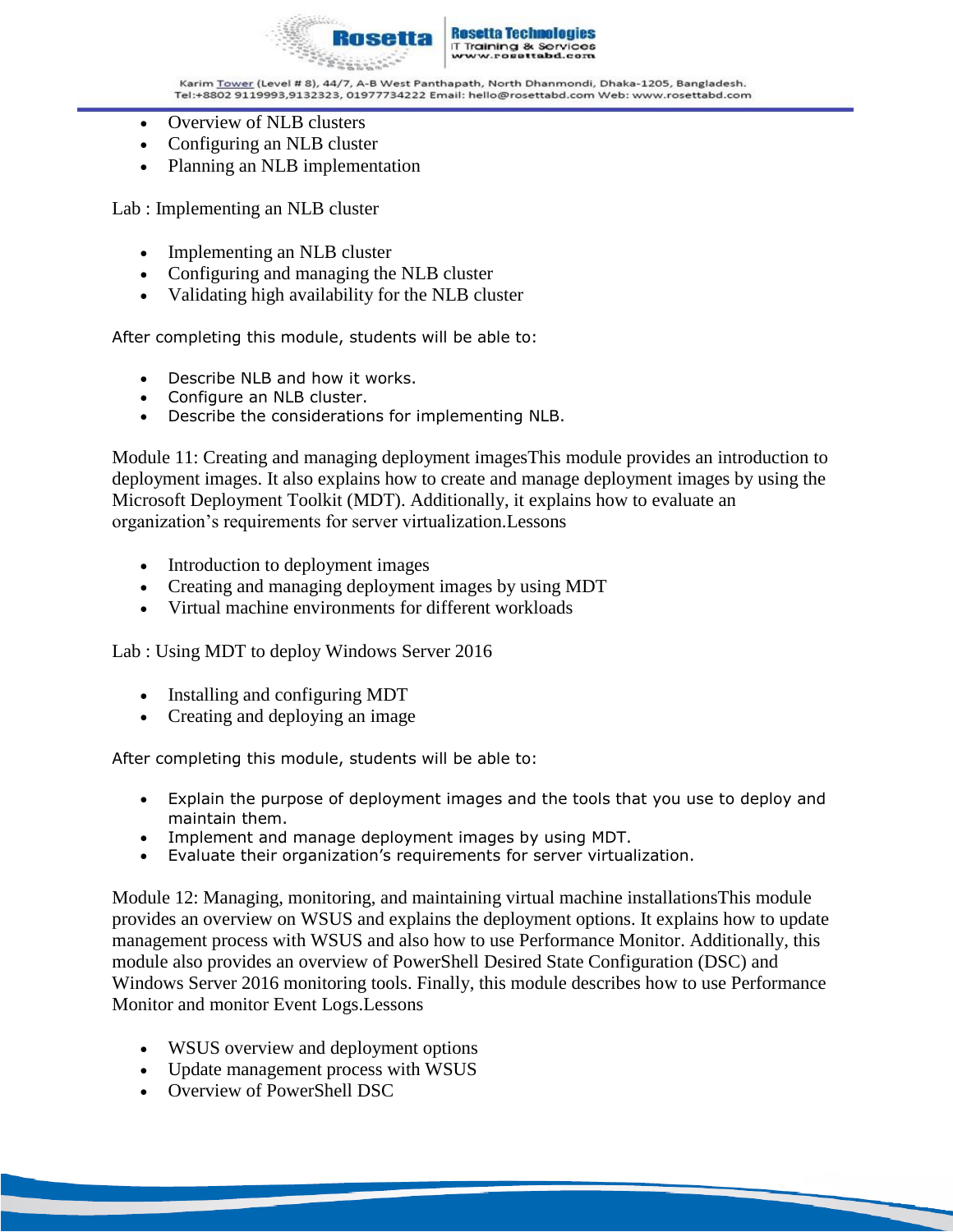

- Overview of Windows Server 2016 monitoring tools
- Using Performance Monitor
- Monitoring Event Logs

Lab : Implementing WSUS and deploying updates

- Implementing WSUS
- Configuring update settings
- Approving and deploying an update by using WSUS

Lab : Monitoring and troubleshooting Windows Server 2016

- Establishing a performance baseline
- Identifying the source of a performance problem
- Viewing and configuring centralized event logs

After completing this module, students will be able to:

- Describe the purpose of Windows Server Update Services (WSUS) and the requirements to implement WSUS.
- Manage the update process with WSUS.
- Describe the purpose and benefits of PowerShell DSC.
- Describe the monitoring tools available in Windows Server 2016.
- Describe how to use Performance Monitor.
- Describe how to manage event logs.

### **Exam: 70-741**

### **Networking with Windows Server 2016**

#### Course Outline

Module 1: Planning and implementing an IPv4 networkThis module explains how to plan and implement an IPv4 addressing scheme to support organizational needs. This module also explains how to use fundamental networking tools and techniques to configure and troubleshoot IPv4-based networks.Lessons

- Planning IPv4 addressing
- Configuring an IPv4 host
- Managing and troubleshooting IPv4 network connectivity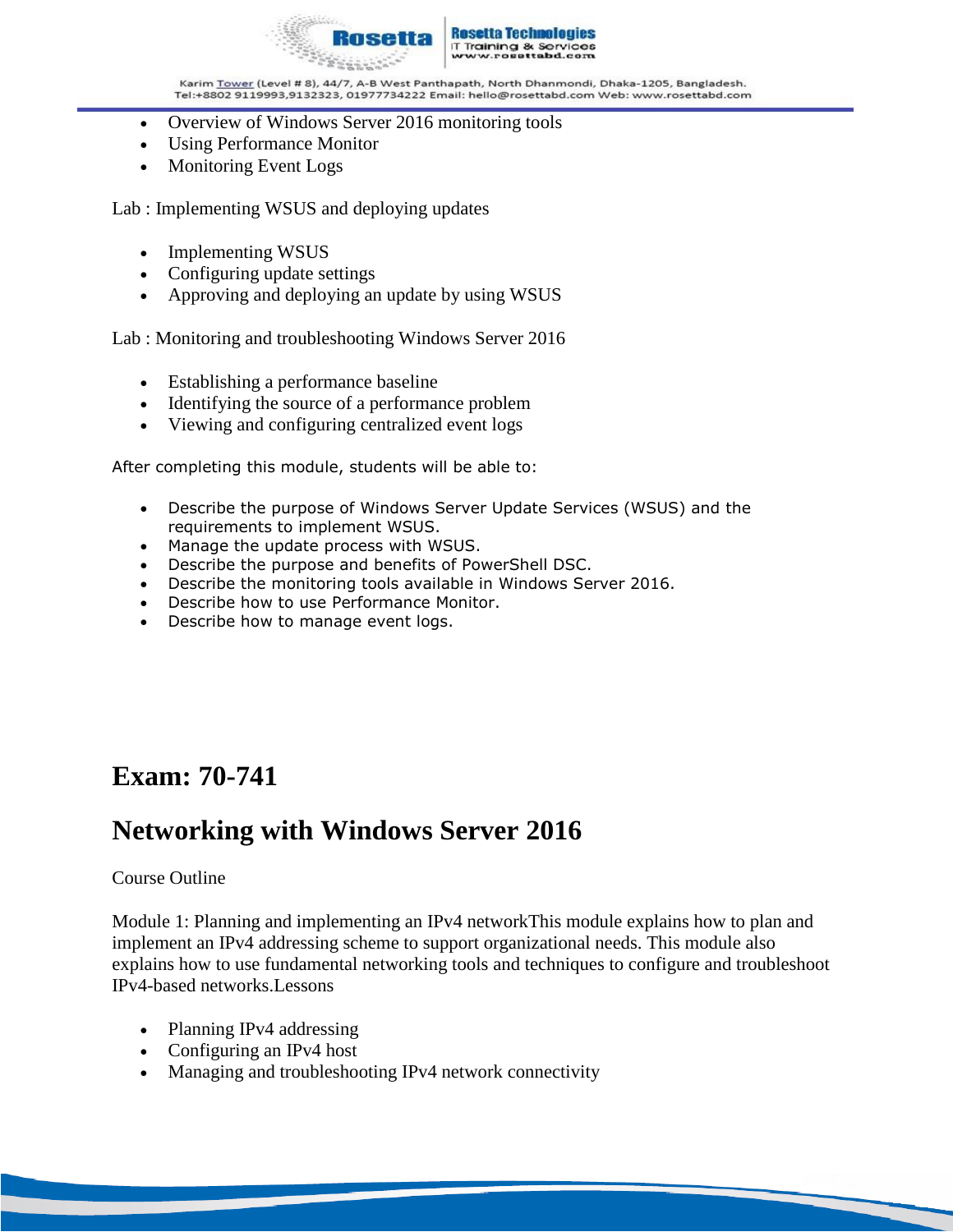

#### Lab : Planning an IPv4 network

Planning the IPv4 address assignments

Lab : Implementing and troubleshooting an IPv4 network

- Verifying the IPv4 communication
- Troubleshooting IPv4

After completing this module, students will be able to:

- Plan IPv4 addressing.
- Configure an IPv4 host.
- Manage and troubleshoot IPv4 network connectivity.

Module 2: Implementing DHCPThis module explains how to plan and implement DHCP to support the IPv4 infrastructure.Lessons

- Overview of the DHCP server role
- Deploying DHCP
- Managing and troubleshooting DHCP

Lab : Implementing DHCP

- Planning the DHCP server implementation
- Implementing the DHCP configuration
- Validating the DHCP implementation

After completing this module, students will be able to:

- Explain the DHCP server role.
- Deploy DHCP.
- Manage and troubleshoot DHCP.

Module 3: Implementing IPv6This module explains how to implement IPv6, and how to integrate IPv6 and IPv4 networks.Lessons

- Overview of IPv6 addressing
- Configuring an IPv6 host
- Implementing IPv6 and IPv4 coexistence
- Transitioning from IPv4 to IPv6

Lab : Configuring and evaluating IPv6 transition technologies

- Reviewing the default IPv6 configuration
- Implementing DHCPv6
- Configuring network integration by using ISATAP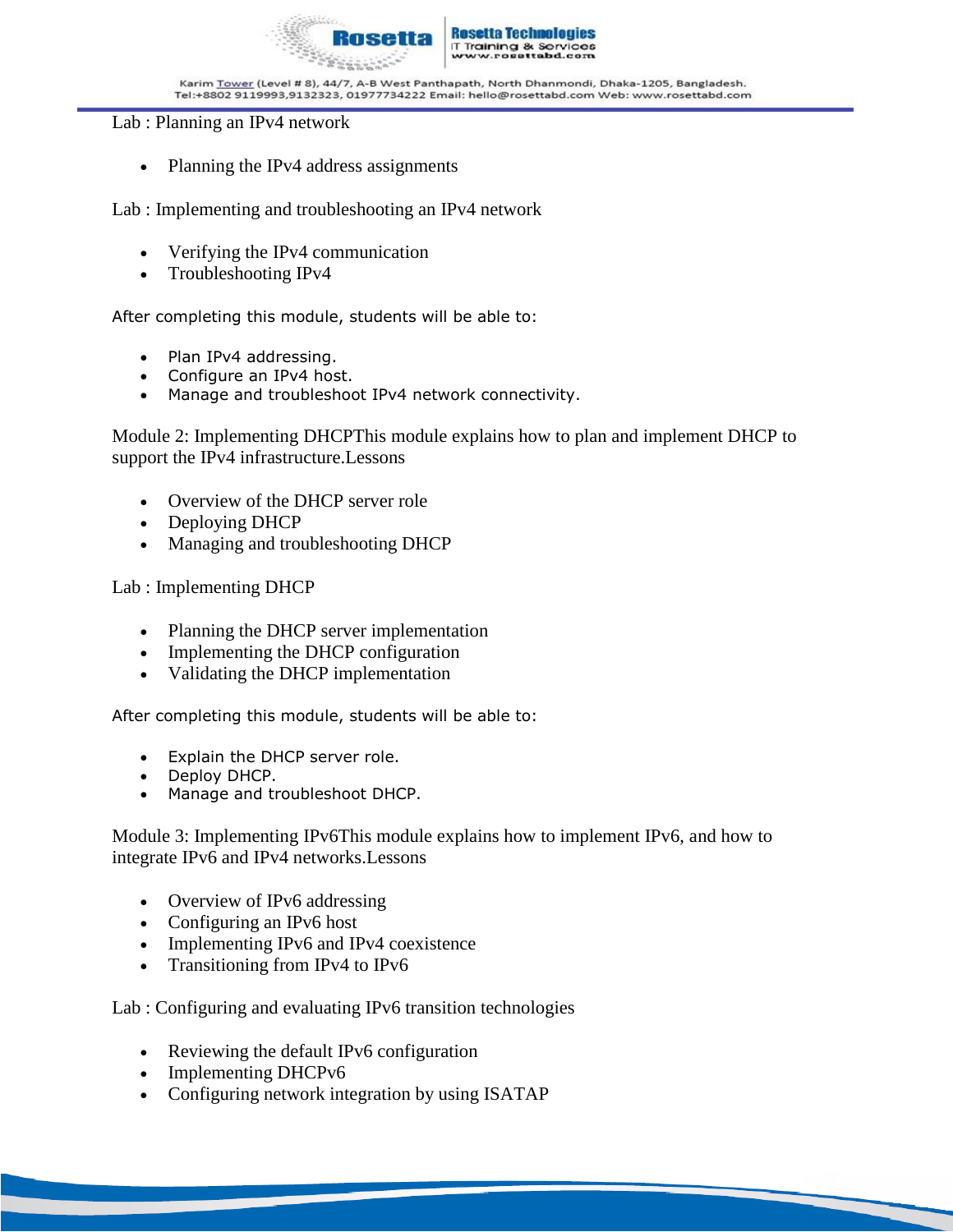

- Configuring native IPv6 connectivity
- Configuring 6to4 connectivity

After completing this module, students will be able to:

- Describe the features and benefits of IPv6.
- Configure an IPv6 host.
- Implement the coexistence between IPv4 and IPv6 networks.
- Transition from an IPv4 network to an IPv6 network.

Module 4: Implementing DNSThis module explains how to install, configure, and troubleshoot DNS within the organization's network.Lessons

- Implementing DNS servers
- Configuring zones in DNS
- Configuring name resolution between DNS zones
- Configuring DNS integration with Active Directory Domain Services (AD DS)
- Configuring advanced DNS settings

Lab : Planning and implementing name resolution by using DNS

- Planning DNS name resolution
- Implementing DNS servers and zones

Lab : Integrating DNS with AD DS

• Integrating DNS with AD DS

Lab : Configuring advanced DNS settings

- Configuring DNS policies
- Validating the DNS implementation
- Troubleshooting DNS

After completing this module, students will be able to:

- Implement DNS servers.
- Configure zones in DNS.
- Configure name resolution between DNS zones.
- Configure DNS integration with AD DS.
- Configure advanced DNS settings.

Module 5: Implementing and managing IPAMThis module explains how to implement and manage the IPAM feature in Windows Server 2016. This module also explains how to use IPAM to manage services such as DHCP and DNS.Lessons

- Overview of IPAM
- Deploying IPAM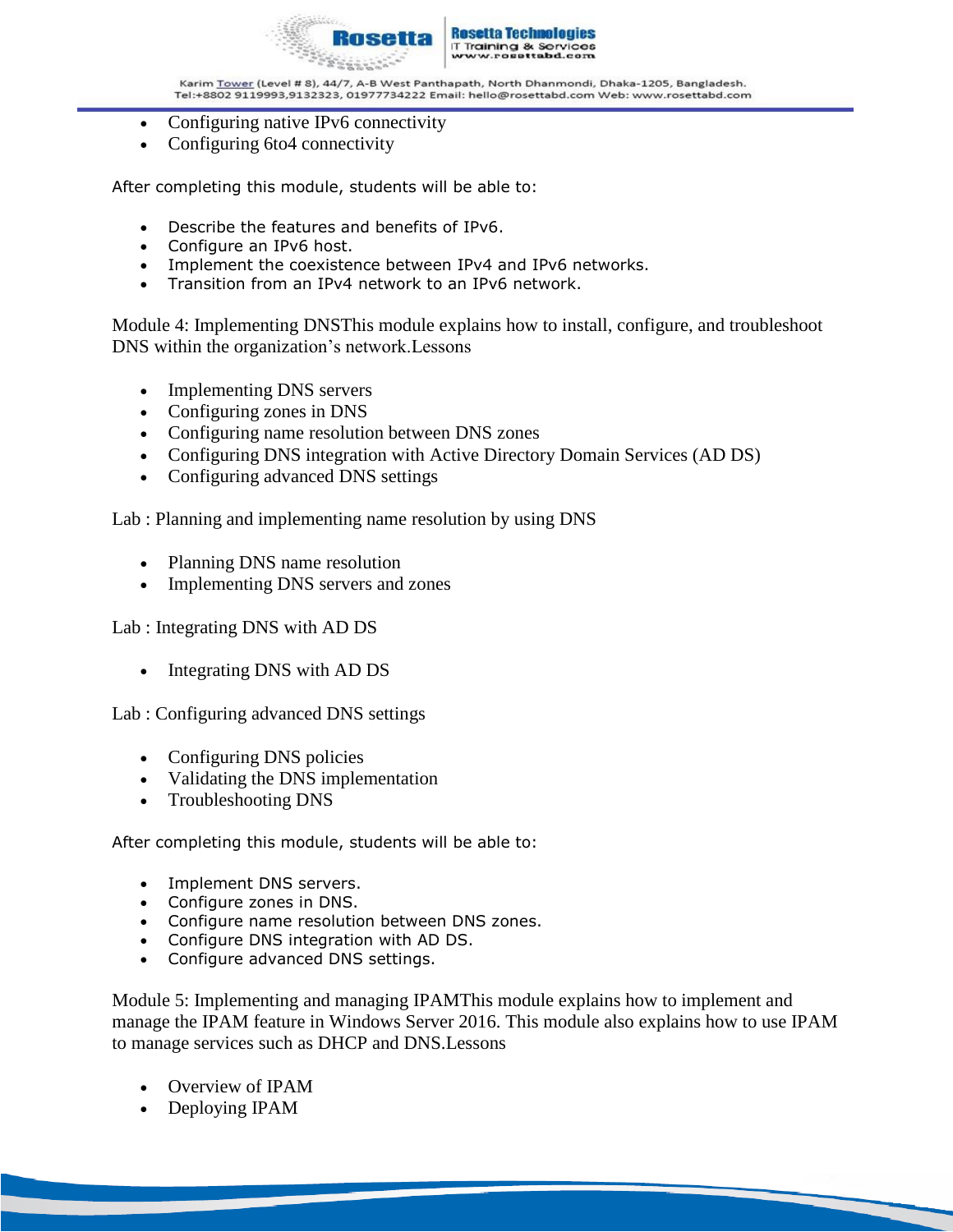

• Managing IP address spaces by using IPAM

Lab : Implementing IPAM

- Installing the IPAM Server feature
- Provisioning the IPAM Server
- Managing IP address spaces by using IPAM

After completing this module, students will be able to:

- Describe the IPAM functionality and components.
- Deploy IPAM.
- Manage IP address spaces by using IPAM.

Module 6: Remote access in Windows Server 2016This module explains how to plan for remote access in Windows Server 2016 and how to implement Web Application Proxy.Lessons

- Overview of remote access
- Implementing Web Application Proxy

Lab : Implementing Web Application Proxy

- Implementing Web Application Proxy
- Validating the Web Application Proxy deployment

After completing this module, students will be able to:

- Describe remote access.
- Implement Web Application Proxy.

Module 7: Implementing DirectAccessThis module explains how to implement and manage DirectAccess in Windows Server 2016.Lessons

- Overview of DirectAccess
- Implementing DirectAccess by using the Getting Started Wizard
- Implementing and managing an advanced DirectAccess infrastructure

Lab : Implementing DirectAccess by using the Getting Started Wizard

- Verifying readiness for a DirectAccess deployment
- Configuring DirectAccess
- Validating the DirectAccess deployment

Lab : Deploying an advanced DirectAccess solution

- Preparing the environment for DirectAccess
- Implementing the advanced DirectAccess infrastructure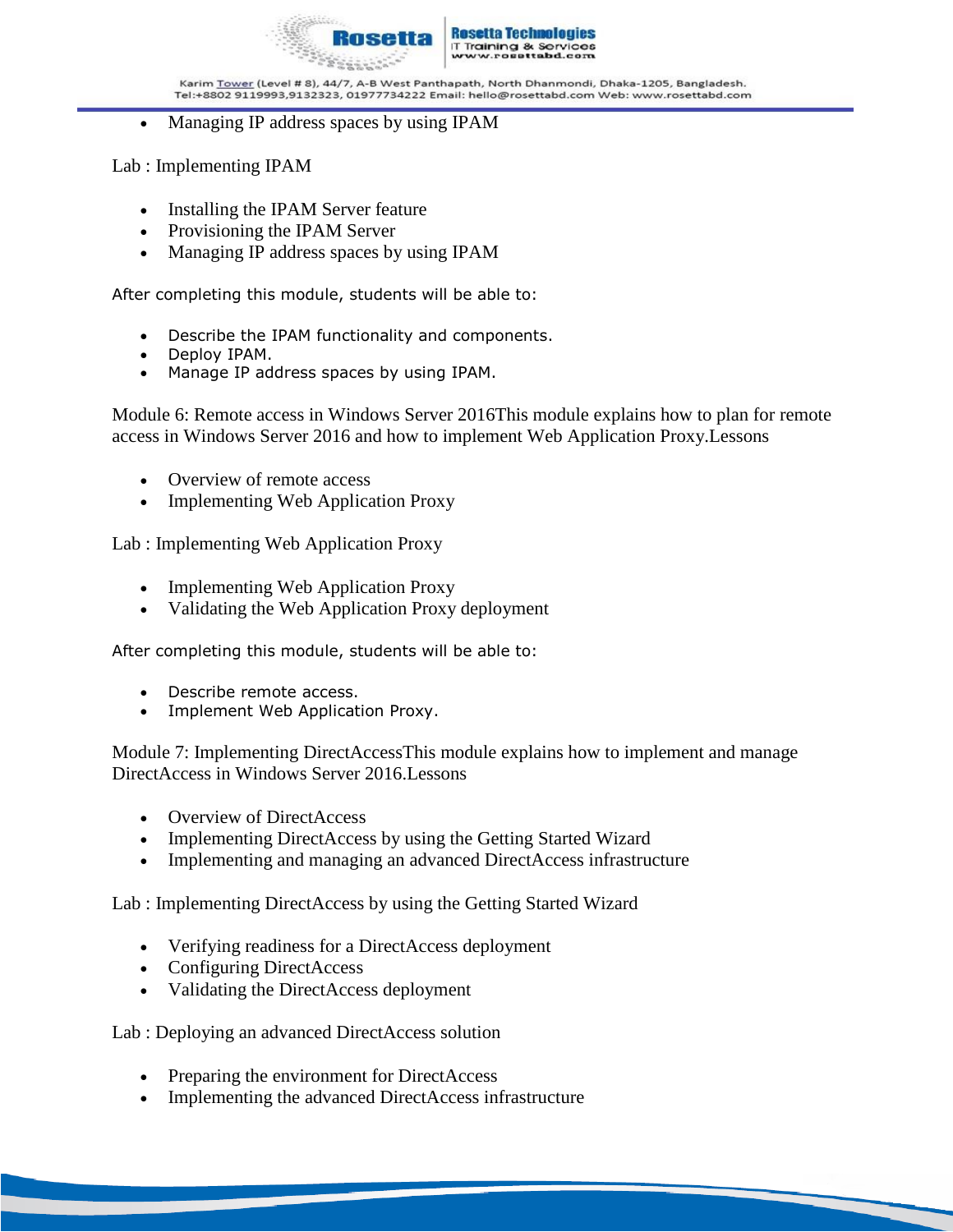

• Validating the DirectAccess deployment

After completing this module, students will be able to:

- Explain DirectAccess and how it works.
- Implement DirectAccess by using the Getting Started Wizard.
- Implement and manage an advanced DirectAccess infrastructure.

Module 8: Implementing VPNsThis module explains how to implement and manage remote access in Windows Server 2016 by using VPNs.Lessons

- Planning VPNs
- Implementing VPNs

Lab : Implementing a VPN

- Implementing a VPN
- Validating the VPN deployment
- Troubleshooting VPN access

After completing this module, students will be able to:

- Plan for a VPN solution.
- Implement VPNs.

Module 9: Implementing networking for branch officesThis module explains how to implement network services for branch offices.Lessons

- Networking features and considerations for branch offices
- Implementing Distributed File System (DFS) for branch offices
- Implementing BranchCache for branch offices

Lab : Implementing DFS for branch offices

- Implementing DFS
- Validating the deployment

Lab : Implementing BranchCache

- Implementing BranchCache
- Validating the deployment

After completing this module, students will be able to:

- Describe the networking features and considerations for branch offices.
- Implement DFS for branch offices.
- Implement BranchCache for branch offices.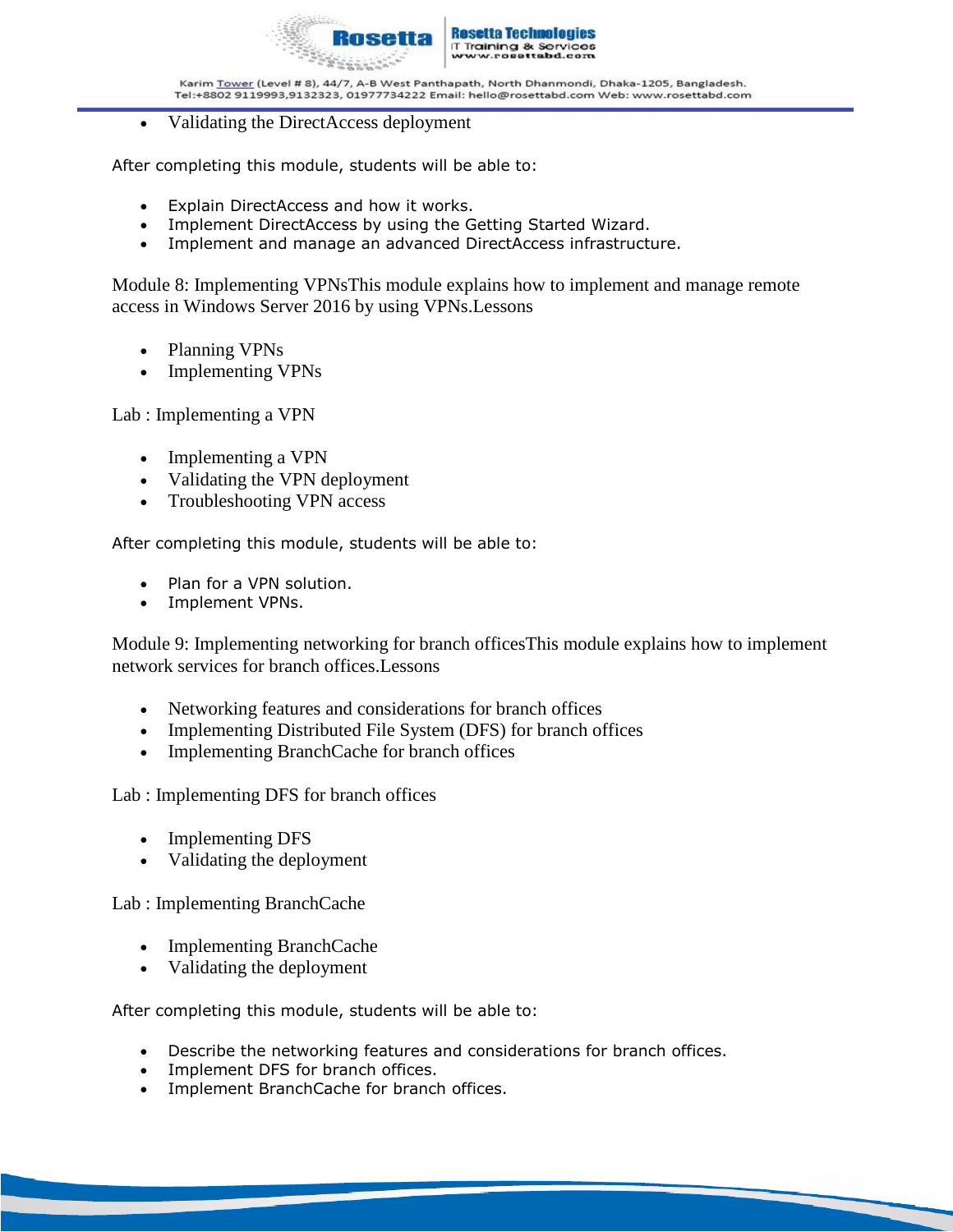

Module 10: Configuring advanced networking featuresThis module explains how to implement an advanced networking infrastructure.Lessons

- Overview of high performance networking features
- Configuring advanced Microsoft Hyper-V networking features

Lab : Configuring advanced Hyper-V networking features

- Creating and using Hyper-V virtual switches
- Configuring and using the advanced features of a virtual switch

After completing this module, students will be able to:

- Describe the high performance networking enhancements in Windows Server 2016.
- Configure the advanced Microsoft Hyper-V networking features.

Module 11: Implementing Software Defined NetworkingThis module explains how to implement software defined networking.Lessons

- Overview of Software Defined Networking
- Implementing network virtualization
- Implementing Network Controller

Lab : Deploying Network Controller

- Preparing to deploy Network Controller
- Deploying Network Controller

After completing this module, students will be able to:

- Describe Software Defined Networking.
- Implement network virtualization.
- Implement Network Controller.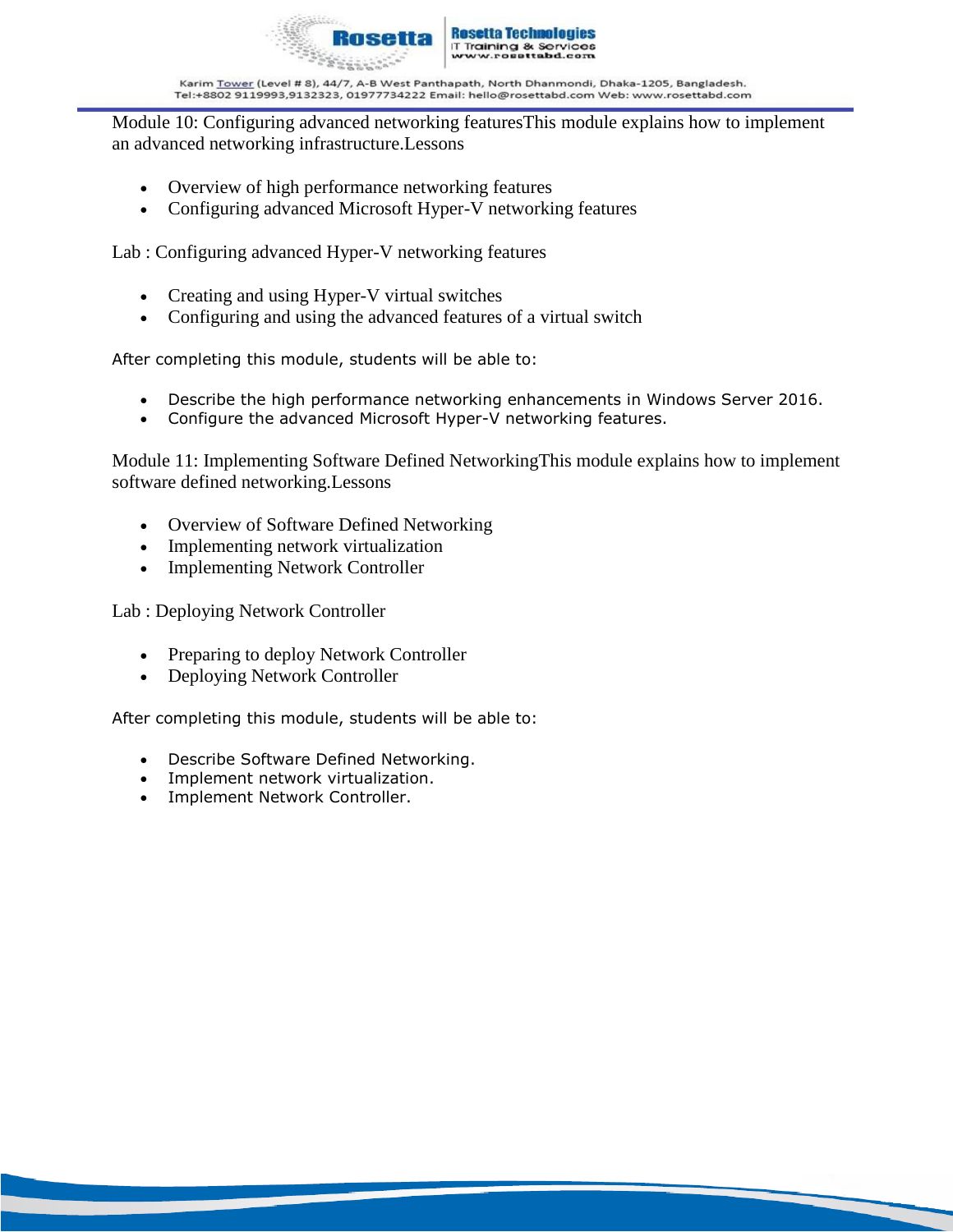

# **Exam: 70-742 : Identity with Windows Server 2016**

Course OutlineModule 1: Installing and configuring domain controllersThis module describes features of AD DS and how to install domain controllers (DCs). It also covers the considerations for deploying DCs.Lessons

- Overview of AD DS
- Overview of AD DS domain controllers
- Deploying a domain controller

Lab : Deploying and administering AD DS

- Deploying AD DS
- Deploying domain controllers by performing domain controller cloning
- Administering AD DS

After completing this module, students will be able to:

- Describe AD DS and its main components.
- Describe the purpose of domain controllers and their roles.
- Describe the considerations for deploying domain controllers.

Module 2: Managing objects in AD DSThis module describes how to use various techniques to manage objects in AD DS. This includes creating and configuring user, group, and computer objects.Lessons

- Managing user accounts
- Managing groups in AD DS
- Managing computer objects in AD DS
- Using Windows PowerShell for AD DS administration
- Implementing and managing OUs

Lab : Managing AD DS objects

• Creating and managing groups in AD DS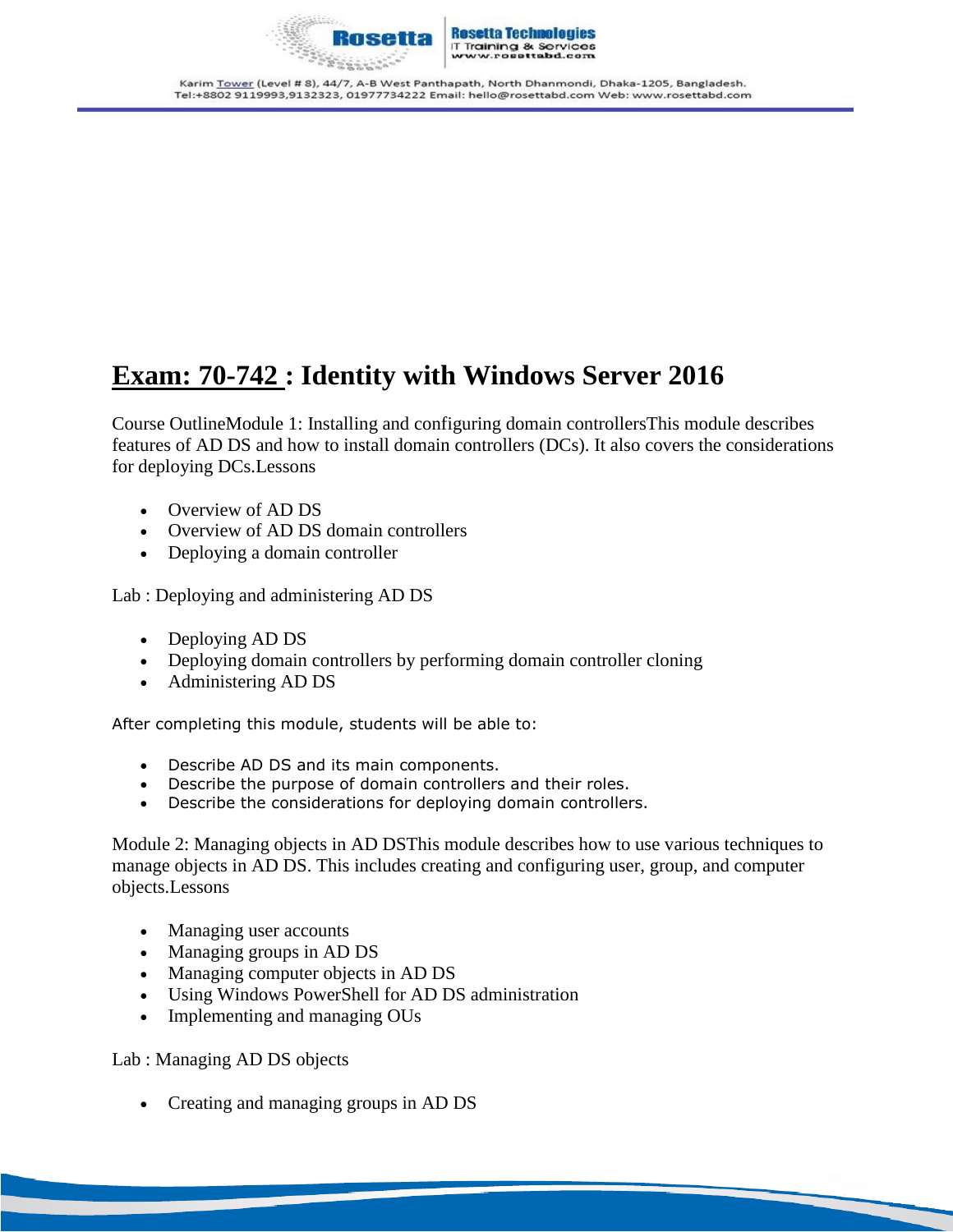

- Creating and configuring user accounts in AD DS
- Managing computer objects in AD DS

Lab : Administering AD DS

- Delegate administration for OUs
- Creating and modifying AD DS objects with Windows PowerShell

After completing this module, students will be able to:

- Manage user accounts in AD DS.
- Manage groups in AD DS.
- Manage computer objects in AD DS.
- Use Windows PowerShell for AD DS administration.
- Implement and manage OUs.
- Administer AD DS.

Module 3: Advanced AD DS infrastructure managementThis module describes how to plan and implement an AD DS deployment that includes multiple domains and forests. The module provides an overview of the components in an advanced AD DS deployment, the process of implementing a distributed AD DS environment, and the procedure for configuring AD DS trusts.Lessons

- Overview of advanced AD DS deployments
- Deploying a distributed AD DS environment
- Configuring AD DS trusts

Lab : Domain and trust management in AD DS

• Implementing forest trusts

.

.

• Implementing child domains in AD DS

After completing this module, students will be able to:

- Describe the components of an advanced AD DS deployment.
- Explain how to deploy a distributed AD DS environment.
- Explain how to configure AD DS trusts.

Module 4: Implementing and administering AD DS sites and replicationThis module describes how to plan and implement an AD DS deployment that includes multiple locations. The module explains how replication works in a Windows Server 2016 AD DS environment.Lessons

• Overview of AD DS replication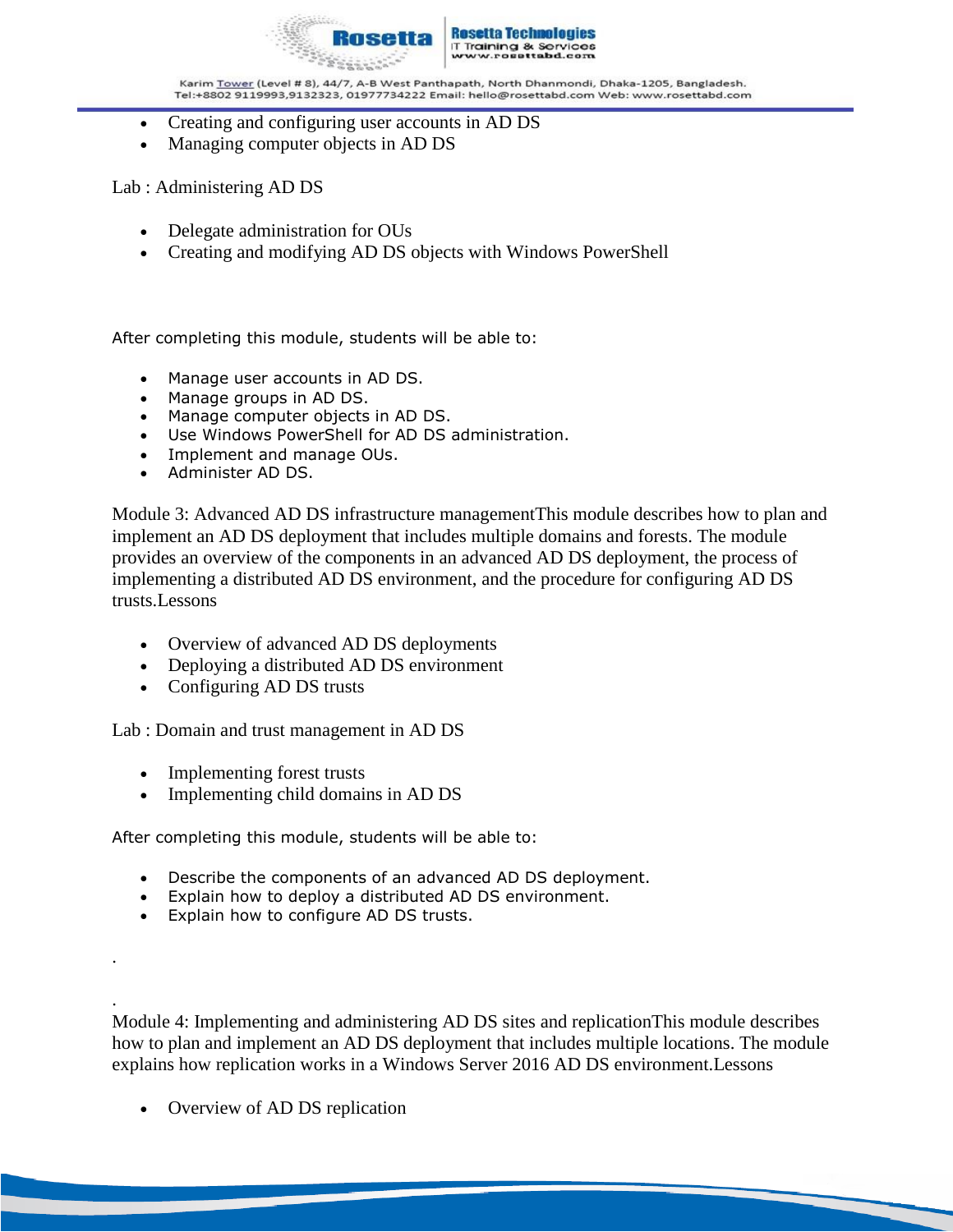

- Configuring AD DS sites
- Configuring and monitoring AD DS replication

Lab : Implementing AD DS sites and replication

- Modifying the default site
- Creating additional sites and subnets
- Configuring AD DS replication
- Monitoring and troubleshooting AD DS replication

After completing this module, students will be able to:

- Describe how AD DS replication works.
- Configure AD DS sites to help optimize authentication and replication traffic.
- Configure and monitor AD DS replication.

Module 5: Implementing Group PolicyThis module describes how to implement a GPO infrastructure. The module provides an overview of the components and technologies that compose the Group Policy framework.Lessons

- Introducing Group Policy
- Implementing and administering GPOs
- Group Policy scope and Group Policy processing
- Troubleshooting the application of GPOs

Lab : Implementing a Group Policy infrastructure

- Creating and configuring GPOs
- Managing GPO scope

Lab : Troubleshooting Group Policy infrastructure

- Verify GPO application
- Troubleshooting GPOs

After completing this module, students will be able to:

- Explain what Group Policy is.
- Implement and administer GPOs.
- Describe Group Policy scope and Group Policy processing.
- Troubleshoot GPO application.

Module 6: Managing user settings with Group PolicyThis module describes how to configure Group Policy settings and Group Policy preferences. This includes implementing administrative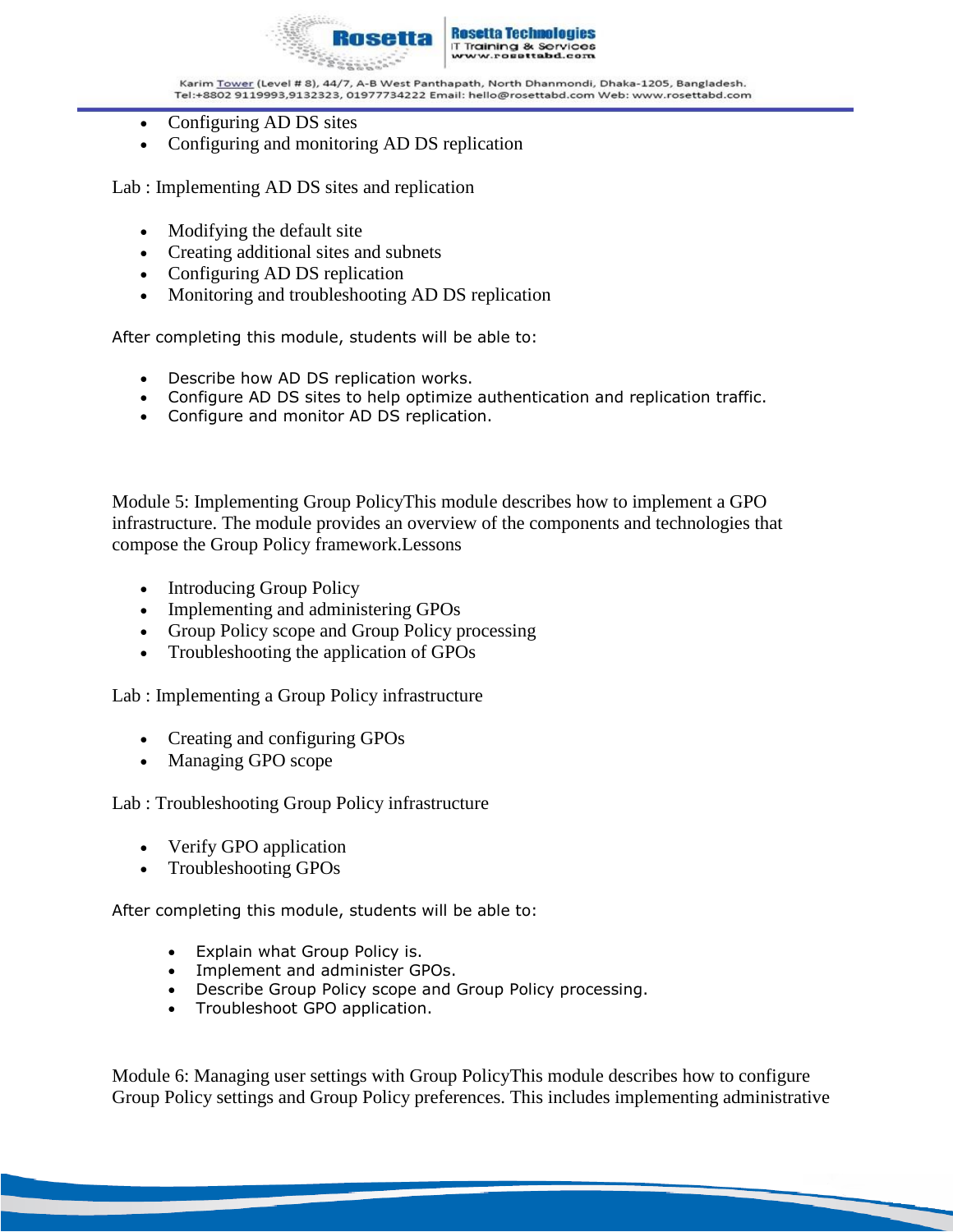

templates, configuring folder redirection and scripts, and configuring Group Policy preferences.Lessons

- Implementing administrative templates
- Configuring Folder Redirection, Software Installation, and Scripts
- Configuring Group Policy preferences

Lab : Managing user settings with GPOs

- Using administrative templates to manage user settings
- Implement settings by using Group Policy preferences
- Configuring Folder Redirection
- Planning Group Policy (optional)

After completing this module, students will be able to:

- Implement administrative templates.
- Configure Folder Redirection, software installation, and scripts.
- Configure Group Policy preferences.

Module 7: Securing Active Directory Domain ServicesThis module describes how to configure domain controller security, account security, password security, and Group Managed Service Accounts (gMSA).Lessons

- Securing domain controllers
- Implementing account security
- Implementing audit authentication
- Configuring managed service accounts

Lab : Securing AD DS

- Implementing security policies for accounts, passwords, and administrative groups
- Deploying and configuring an RODC
- Creating and associating a group MSA

After completing this module, students will be able to:

- Secure domain controllers.
- Implement account security.
- Implement audit authentication.
- Configure managed service accounts (MSAs).

Module 8: Deploying and managing AD CSThis module describes how to implement an AD CS deployment. This includes deploying, administering, and troubleshooting CAs.Lessons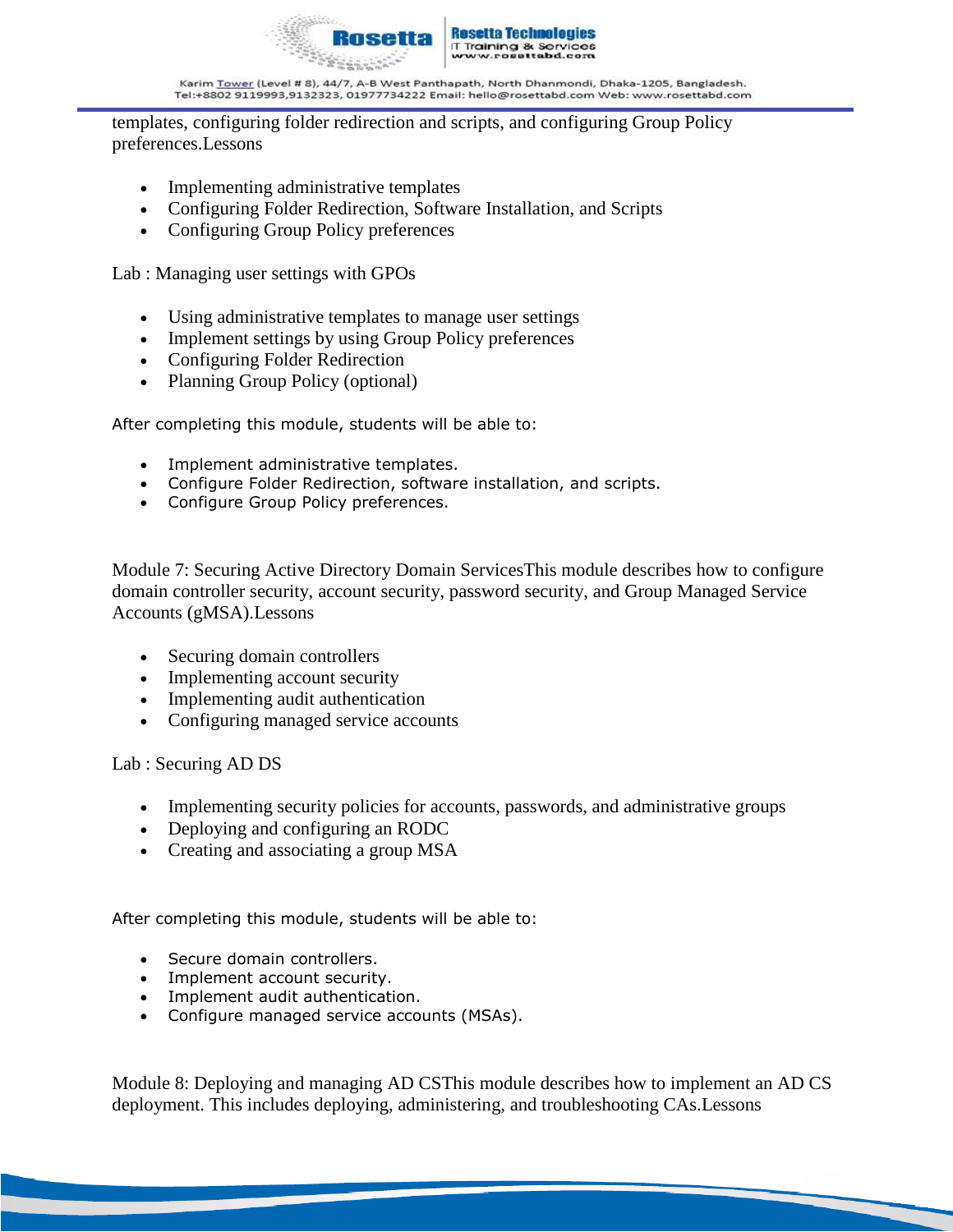

- Deploying CAs
- Administering CAs
- Troubleshooting and maintaining CAs

Lab : Deploying and configuring a two-tier CA hierarchy

- Deploying an offline root CA
- Deploying an enterprise subordinate CA

After completing this module, students will be able to:

- Deploy CAs.
- Administer CAs.
- Troubleshoot and maintain CAs.

Module 9: Deploying and managing certificatesThis module describes how to deploy and manage certificates in an AD DS environment. This involves deploying and managing certificate templates, managing certificate revocation and recovery, using certificates in a business environment, and implementing smart cards.Lessons

- Deploying and managing certificate templates
- Managing certificate deployment, revocation, and recovery
- Using certificates in a business environment
- Implementing and managing smart cards

Lab : Deploying and using certificates

- Configuring certificate templates
- Enrolling and using certificates
- Configuring and implementing key recovery

After completing this module, students will be able to:

- Deploy and manage certificate templates.
- Manage certificates deployment, revocation, and recovery.
- Use certificates in a business environment.
- Implement and manage smart cards

Module 10: Implementing and administering AD FSThis module describes AD FS and how to configure AD FS in a single-organization scenario and in a partner-organization scenario.Lessons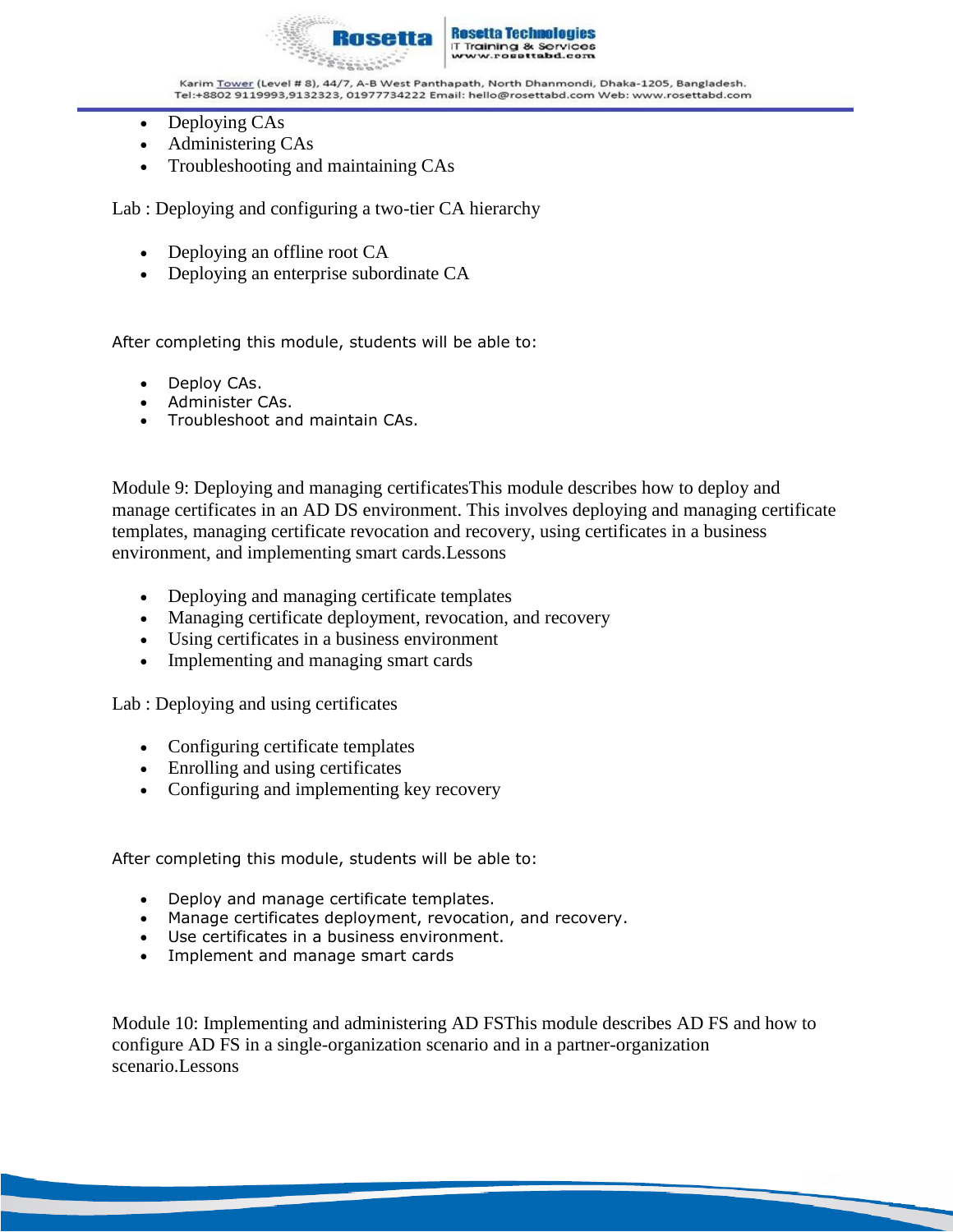

- Overview of AD FS
- AD FS requirements and planning
- Deploying and configuring AD FS
- Overview of Web Application Proxy

Lab : Implementing AD FS

- Configuring AD FS prerequisites
- Installing and configuring AD FS
- Configuring an internal application for AD
- Configuring AD FS for federated business partners

After completing this module, students will be able to:

- Describe AD FS.
- Explain how to deploy AD FS.
- Explain how to implement AD FS for a single organization.
- Explain how to extend AD FS to external clients.
- Implement single sign-on (SSO) to support online services.

Module 11: Implementing and administering AD RMSThis module describes how to implement an AD RMS deployment. The module provides an overview of AD RMS, explains how to deploy and manage an AD RMS infrastructure, and explains how to configure AD RMS content protection.Lessons

- Overview of AD RMS
- Deploying and managing an AD RMS infrastructure
- Configuring AD RMS content protection

Lab : Implementing an AD RMS infrastructure

- Installing and configuring AD RMS
- Configuring AD RMS templates
- Using AD RMS on clients

After completing this module, students will be able to:

- Describe AD RMS.
- Describe usage scenarios for AD RMS.
- Describe the AD RMS components.

Module 12: Implementing AD DS synchronization with Microsoft Azure ADThis module describes how to plan and configure directory syncing between Microsoft Azure Active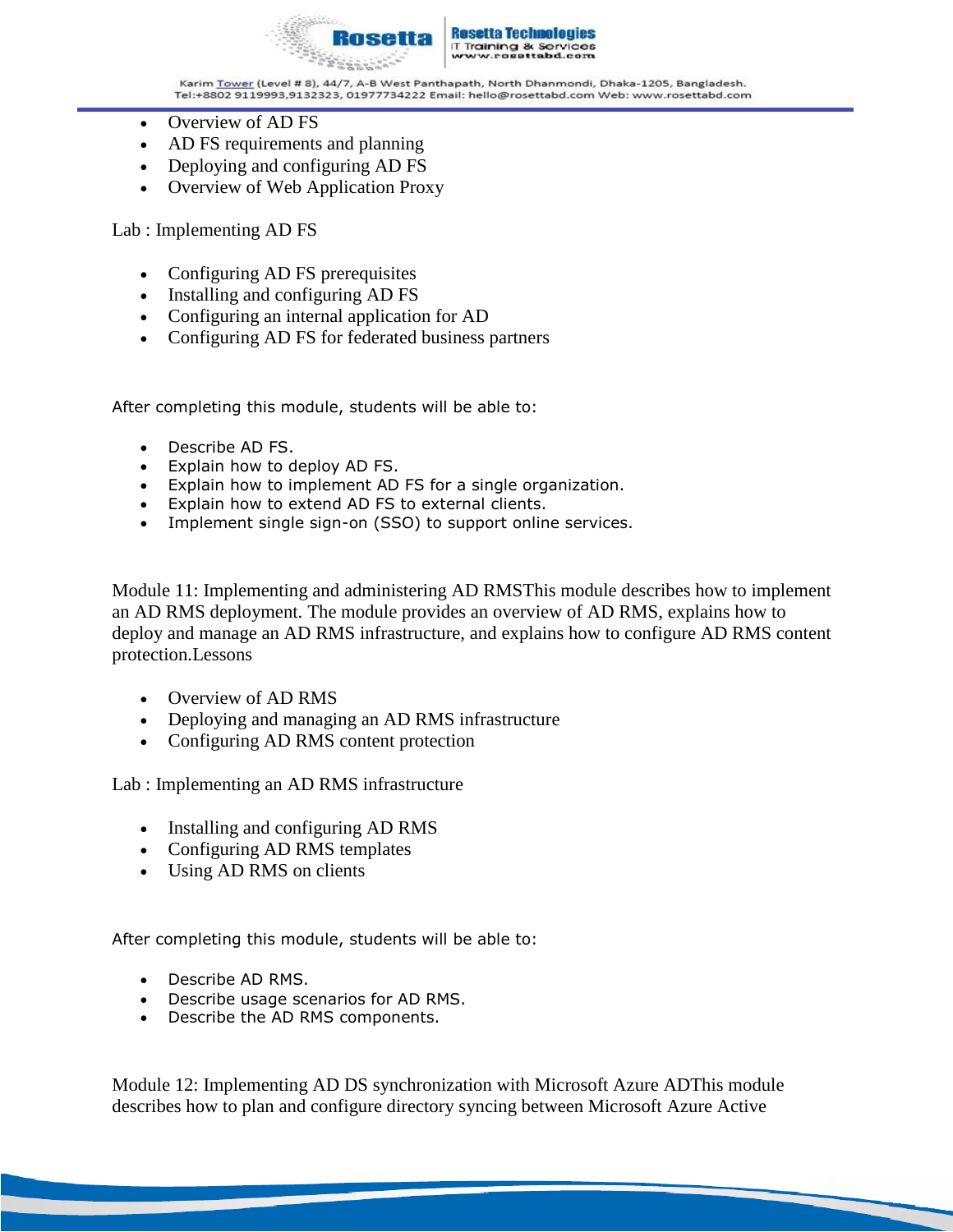

Directory (Azure AD) and on-premises AD DS. The modules describes various sync scenarios, such as Azure AD sync, AD FS and Azure AD, and Azure AD Connect.Lessons

- Planning and preparing for directory synchronization
- Implementing directory synchronization by using Azure AD Connect
- Managing identities with directory synchronization

Lab : Configuring directory synchronization

- Preparing for directory synchronization
- Configuring directory synchronization
- Managing Active Directory users and groups

After completing this module, students will be able to:

- Plan and prepare for directory synchronization.
- Implement directory synchronization by using Microsoft Azure Active Directory Connect (Azure AD Connect).
- Manage identities with directory synchronization.

Module 13: Monitoring, managing, and recovering AD DSThis module describes how to monitor, manage, and maintain AD DS to help achieve high availability of AD DS.Lessons

- Monitoring AD DS
- Managing the Active Directory database
- Active Directory backup and recovery options for AD DS and other identity and access solutions

Lab : Recovering objects in AD DS

- Backing up and restoring AD DS
- Recovering objects in AD DS

After completing this module, students will be able to:

- Monitor AD DS.
- Manage the Active Directory database.
- Describe the backup and recovery options for AD DS and other identity access solutions.

#### **Special Features:**